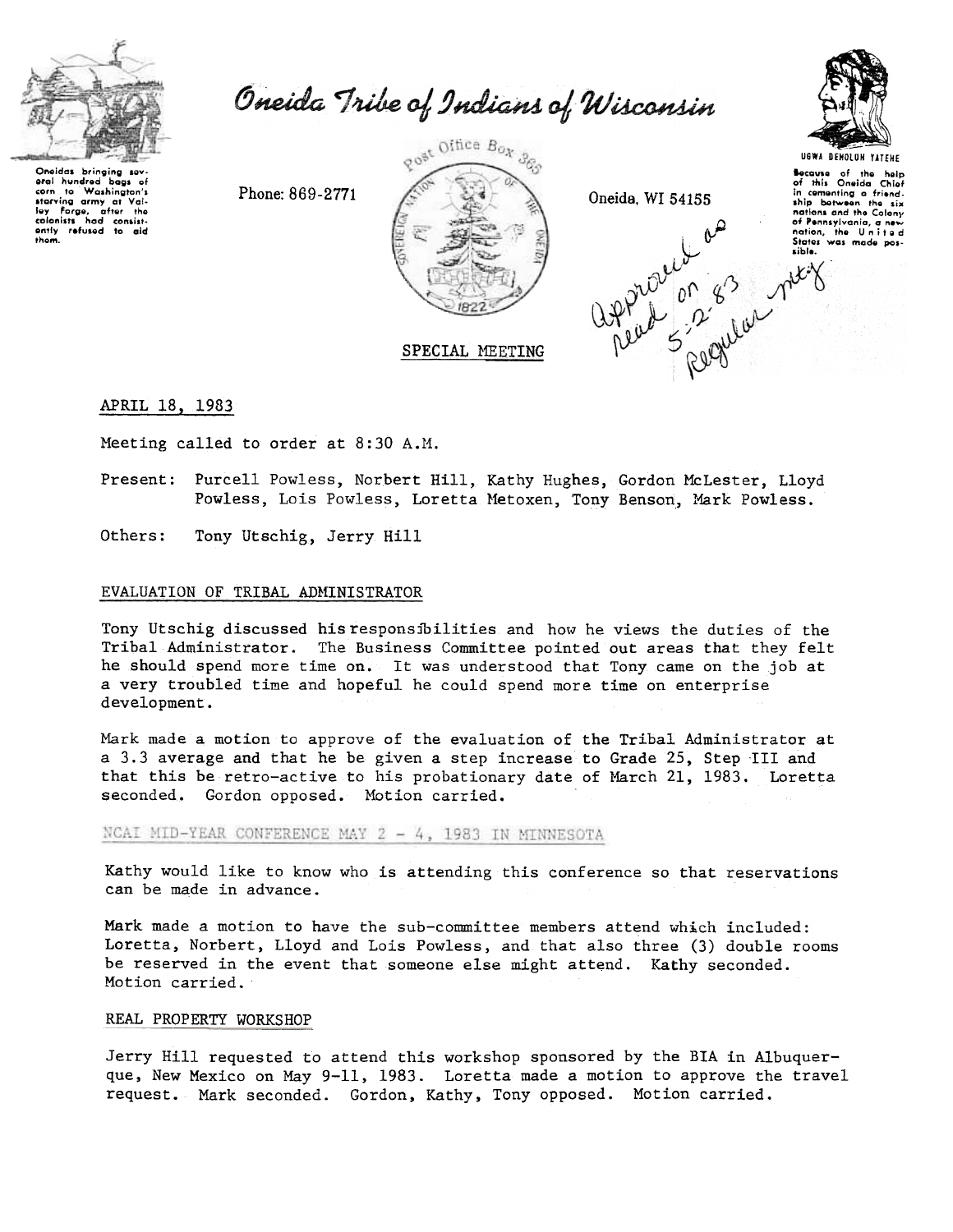Oneida Tribe of Indians of Wisconsin Special Meeting - April 18, 1983 Page 2

Lloyd made a motion that the people attending the workshop give a presentation to the Land Committee after their return. Norbert seconded. Motion carried.

# GOVERNOR TONY EARL AT THE RIVERSIDE BALLROOM ON APRIL 25, 1983 at 6:00 P.M.

Kathy made a motion that all the Business Committee members attend the meeting with Governor Earl. Norbert seconded. Motion carried.

#### GARY DODGE REQUEST

Gary Dodge requested to do a story on unemployment on the Oneida Reservation. Mark made a motion to approve the request and that Gary Dodge contact the Tribal Administrator on this matter and also that he take into account the amount of tribal members that work for the Tribe and show the positive side of tribal employment. Norbert seconded. Motion carried.

REQUEST FOR USE OF GYM ON APRIL 30, 1983 - Lloyd Powless

Mark made a motion to approve the request and that Lloyd coordinate his actions with the Recreation Director, Cliff Webster. Loretta seconded. Motion carried

PURCELL REQUEST TO BE EXCUSED FOR THE MONTHY MEETING FOR APRIL 18, 1983 at 7:00 P.M

### LETTERS AGAINST THE DEVELOPMENT OF BENSON PROPERTY

Loretta will draft a response to the people that are opposed against the Tribe's development of the Benson property.

#### DRAFT LETTER TO ONEIDA OF THE THAMES

 $\sim$ 

Loretta made a motion to approve the letter with changes made in the last paragraph, inviting the Thames Oneida's back into the claims at a future time and to have the letter sent so they (Thames Oneida's) can review the letter before April 20, 1983. Norbert seconded.

Mark stated that he will not vote on this matter and that he will give a statement in writing for his reasons. Motion carried.

### UPDATE ON PUBLIC HEARING ON TRIBAL COURT -Jerry Hill

This hearing on the Tribal Court will be at 7:00 P.M. at the Business Committee Monthly meeting.

#### PICK-UP & SCREEN GSA EQUIPMENT AT ROCK ISLAND, ILL ON APRIL 20, 1983

Mark made a motionto approve Gordon to rent a truck to screen and pick-up GSA equipment in ILL. on April 20, 1983. Norbert seconded. Motion carried.

12:00 Make made a motion to recess. Norbert seconded. Motion carried.

 $\frac{m}{\lambda}$   $\frac{m}{\lambda}$   $\frac{m}{\lambda}$   $\frac{m}{\lambda}$   $\frac{m}{\lambda}$  $M_{\rm H}$  and  $\sim$ Gordon McLester, Tribal Secretary